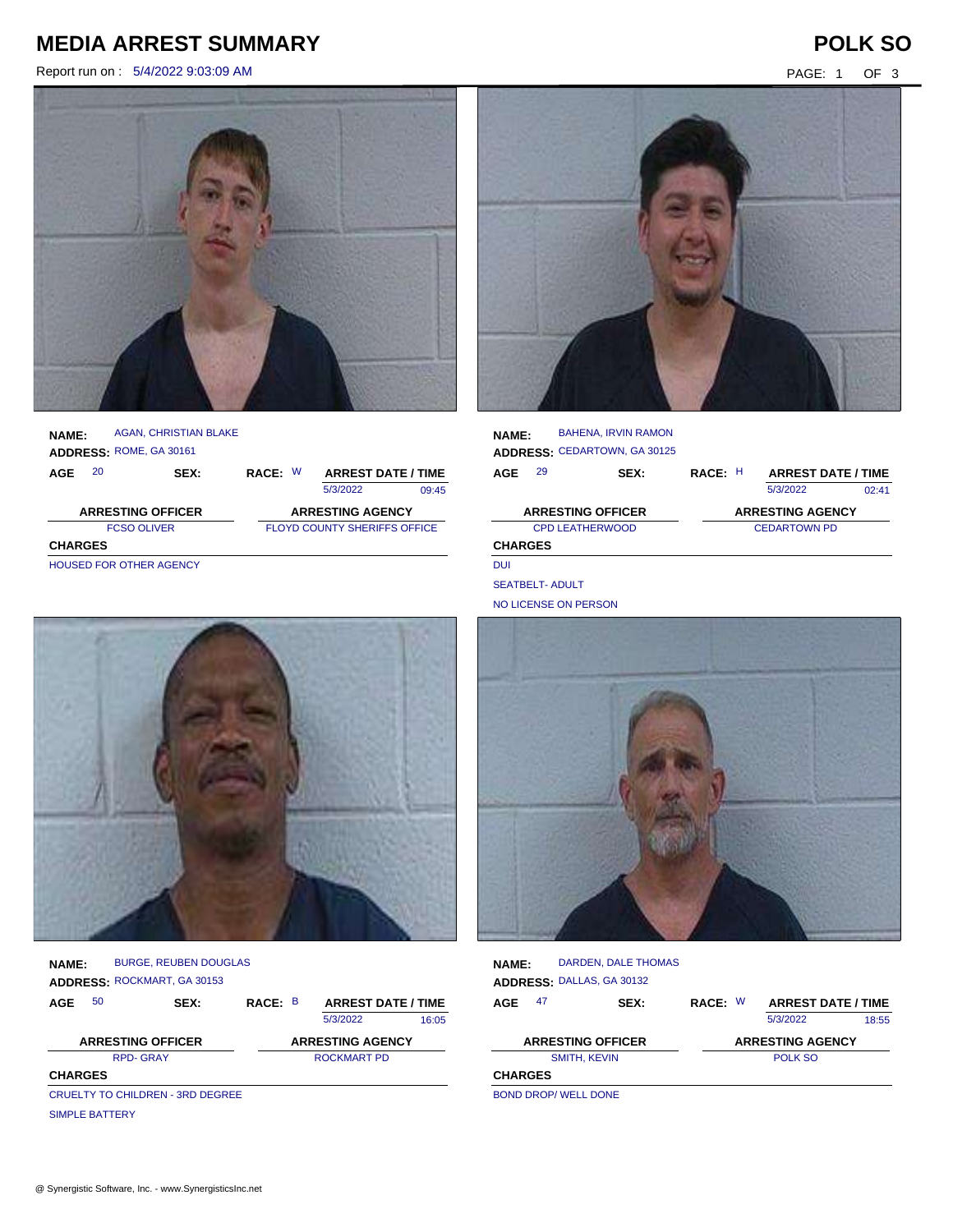## **MEDIA ARREST SUMMARY POLK SO**

Report run on : 5/4/2022 9:03:09 AM PAGE: 2 OF 3



**NAME: ADDRESS:** CEDARTOWN, GA 30125 GARCIA, MARVIN

| AGE                      | 31                                          | <b>SEX:</b> | RACE: H |  | <b>ARREST DATE / TIME</b> |       |
|--------------------------|---------------------------------------------|-------------|---------|--|---------------------------|-------|
|                          |                                             |             |         |  | 5/3/2022                  | 20:08 |
| <b>ARRESTING OFFICER</b> |                                             |             |         |  | <b>ARRESTING AGENCY</b>   |       |
| <b>PCPD - LONERGAN</b>   |                                             |             |         |  | POLK CO PD                |       |
| <b>CHARGES</b>           |                                             |             |         |  |                           |       |
|                          | DRIVING WITHOUT A VALID LICENCE MICREMEANOR |             |         |  |                           |       |

DRIVING WITHOUT A VALID LICENSE- MISDEMEANOR NO BRAKE LIGHTS OR WORKING TURN SIGNALS



**NAME: ADDRESS:** CEDARTOWN, GA 30125 JACKSON, MARTAVIOUS JERMAINE

| AGE            | 25                                | SEX: | RACE: B |  | <b>ARREST DATE / TIME</b>                                      |       |
|----------------|-----------------------------------|------|---------|--|----------------------------------------------------------------|-------|
|                |                                   |      |         |  | 5/3/2022                                                       | 19:24 |
|                | <b>ARRESTING OFFICER</b>          |      |         |  | <b>ARRESTING AGENCY</b>                                        |       |
|                | <b>NALE, SHANE</b><br>POLK SO     |      |         |  |                                                                |       |
| <b>CHARGES</b> |                                   |      |         |  |                                                                |       |
|                |                                   |      |         |  | <b>PROBATION VIOLATION FINGERPRINTABLE OFFENSE-MISDEMEANOR</b> |       |
|                | <b>BENCH WARRANT- MISDEMEANOR</b> |      |         |  |                                                                |       |
|                | THEFT BY RECEIVING                |      |         |  |                                                                |       |



| <b>NAME:</b>   |  | HULSEY, CHADRICK KENNETH    |         |                           |       |
|----------------|--|-----------------------------|---------|---------------------------|-------|
|                |  | ADDRESS: ROCKMART, GA 30153 |         |                           |       |
| 37<br>AGE      |  | SEX:                        | RACE: W | <b>ARREST DATE / TIME</b> |       |
|                |  |                             |         | 5/3/2022                  | 15:40 |
|                |  | <b>ARRESTING OFFICER</b>    |         | <b>ARRESTING AGENCY</b>   |       |
| DAVIS, AMY     |  |                             |         | POLK SO                   |       |
| <b>CHARGES</b> |  |                             |         |                           |       |
| __             |  |                             |         |                           |       |

BENCH WARRANT- FELONY



**NAME: ADDRESS:** CEDARTOWN, GA 30125 LOPEZ-RAMIREZ, REMIGIO

| <b>AGE</b>     | 31 | <b>SEX:</b>                                  | RACE: H             |  | <b>ARREST DATE / TIME</b> |       |
|----------------|----|----------------------------------------------|---------------------|--|---------------------------|-------|
|                |    |                                              |                     |  | 5/3/2022                  | 01:51 |
|                |    | <b>ARRESTING OFFICER</b>                     |                     |  | <b>ARRESTING AGENCY</b>   |       |
|                |    | <b>CPD ZENO</b>                              | <b>CEDARTOWN PD</b> |  |                           |       |
| <b>CHARGES</b> |    |                                              |                     |  |                           |       |
| <b>DUI</b>     |    |                                              |                     |  |                           |       |
|                |    | DRIVING WITHOUT A VALID LICENSE, MISDEMEANOR |                     |  |                           |       |

DRIVING WITHOUT A VALID LICENSE- MISDEMEANOR

FAILURE TO OBEY TRAFFIC CONTROL DEVICE

OPEN CONTAINERS